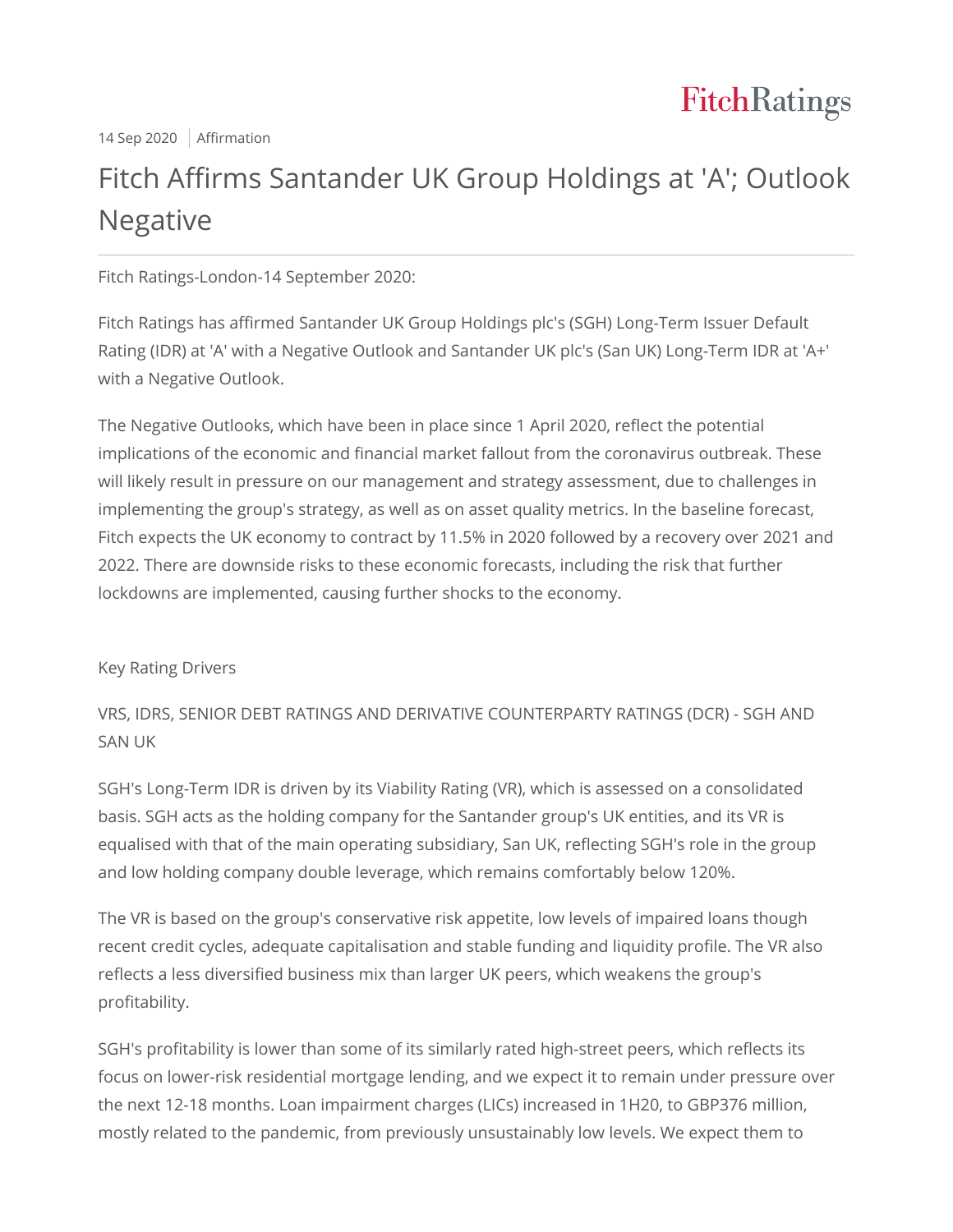remain high over the next couple of quarters at least. Net interest margins are also under pressure from the low base rates, although these are expected to stabilise as the bank has been able to reduce funding costs and grow business volumes in the months following the removal of lockdown measures. SGH also has some levers in terms of its ability to continue to reduce costs in order to protect profitability.

Asset quality has remained healthy, with only small rises in Stage 2 and Stage 3 loans so far. Current support measures, in particular payment holidays on residential mortgage loans and the government job-retention scheme, have resulted in most mortgage loans remaining in Stage 1, per regulatory guidance. We expect the Stage 3 ratio (1.2% of end-1H20 gross loans) to increase as government measures to support borrowers roll off over 4Q20.

We do not expect SGH's Stage 3 ratio to increase as much as peers, given SGH's lower exposure to more vulnerable lending segments, including commercial and consumer lending. Nevertheless, there is risk of a material and sustained deterioration in asset quality in a downside scenario.

SGH's 14.5% common equity Tier 1 (CET1) ratio at end-1H20 benefited from the cancellation of dividends. Capital headroom has also benefited from a reduction in the UK countercyclical buffer to 0% until at least March 2022. The UK leverage ratio, 4.7% at end-1H20, has less headroom over its 3.6% minimum requirement, although it has been slowly increasing through retained profits, additional AT1 issuance and management of the total leverage exposure amount. We expect the CET1 ratio to be more resilient than peers as a result of sound internal capital generation and more stable risk-weighted assets (RWAs). Capital retention in order to maintain sufficient headroom over the minimum UK leverage ratio will also result benefit the CET1 ratio.

Funding is supported by SGH's solid and granular retail deposit base, and pandemic-driven retail deposit inflows reduced the loans/deposits ratio slightly to 114% at end-1H20. Like other UK banking groups, SGH will be able to refinance its Term Funding Scheme (TFS) drawings under the new TFS with Additional SME Incentives (TFSME), providing it with low-cost funding until 2024. Liquidity is prudently managed with liquidity coverage ratio-eligible assets of 16% of total assets (GBP47 billion) at end-1H20, mainly cash placed at the Bank of England.

Fitch assigns a one-notch uplift to the 'A+' Long-Term IDR of San UK due to the group's large buffer of qualifying junior debt (QJD) plus internally subordinated senior debt, which together accounted for 19% of end-1H20 RWAs. Fitch considers these buffers to be sufficient and sustainable and expects them to be made available to protect senior obligations from default in case of the group's failure.

SGH is required to issue additional senior holding company debt in order to meet its January 2022 indicative minimum requirement for own funds and eligible liabilities (MREL) of 26.9% of RWAs,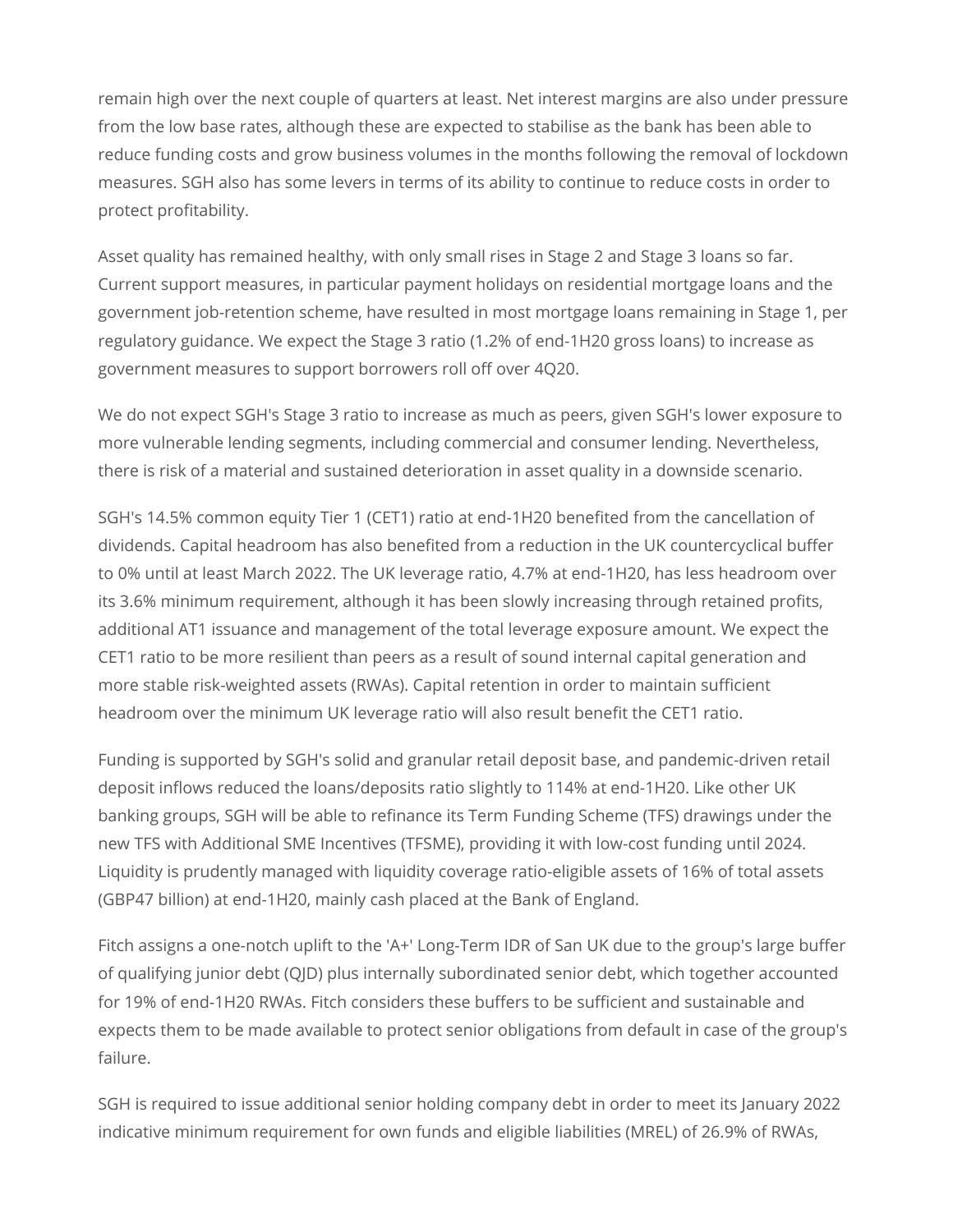including buffers. The final requirement has not yet been confirmed. SGH has made good progress in issuing senior holding company debt to date, which is down-streamed in a subordinated manner to San UK and SFS, and so we expect SGH to have sufficient capacity to issue additional debt by the deadline.

San UK's DCR is at the same level as its Long-Term IDR because derivative counterparties have no preferential status over other senior obligations in a resolution scenario under UK legislation. The senior unsecured debt instruments of all entities are rated in line with the Long-Term IDRs of the respective entities.

The Short-Term IDRs of 'F1' for all entities is the lower option mapping to the Long-Term IDRs, in line with our assessment of the group's funding and liquidity profile.

## SUPPORT RATINGS (SR)

SGH and San UK's SRs of '2' reflect Fitch's view that their ultimate parent, Banco Santander SA (A-/Negative), has a strong propensity to support both entities. However, Banco Santander's ability to provide support is constrained by the subsidiaries' large size relative to its own equity and by possible regulatory restrictions. The SR indicates a 'BBB+' rating floor based on institutional support. Our view of the parent's strong propensity to support is primarily based on the strategic importance of the UK business to Banco Santander. It is also based on the high reputational risk the parent would face in the case of a default by its UK subsidiaries.

#### SUBSIDIARIES AND AFFILIATES

SFS was previously known as Abbey National Treasury Services plc. SFS's IDRs are based on support, and the Long-Term IDR is one notch above SGH's VR due to the group's large buffer of QJD, which we expect to be made available to protect senior obligations from default in case of the group's failure.

We believe SGH would have a strong ability and propensity to support SFS. This is based on the entity's role within the group and our expectation that support would be manageable for SGH given the small relative size of SFS. SFS became a direct subsidiary of SGH on 31 October 2018 as part of ring-fencing restructuring. Under the revised structure, San UK is SGH's ring-fenced group, while SFS is outside the ring-fence and operates branches in the Crown Dependencies (Isle of Man and Jersey). It also holds a small portfolio of post-restructuring residual assets that will be held until maturity.

#### SUBORDINATED DEBT AND OTHER HYBRID SECURITIES

The ratings of all subordinated debt and hybrid securities issued by SGH and San UK are notched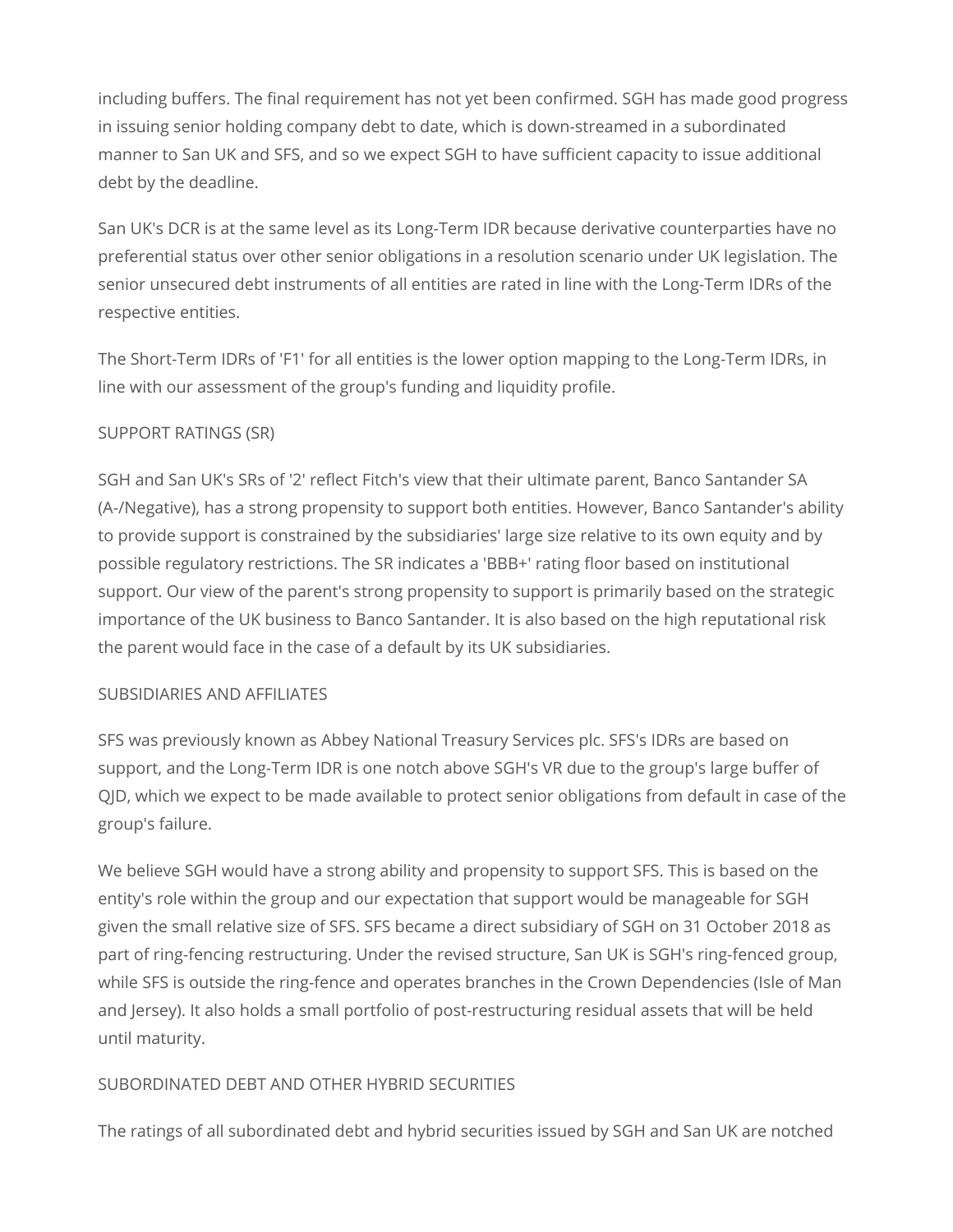down from their VRs.

SGH's AT1 capital securities are rated four notches below SGH's VR to reflect above-average loss severity risk (two notches) and higher risk of non-performance as coupon payments are fully discretionary (two notches). Dated Lower Tier 2 instruments are notched down twice from the VR for loss severity.

Legacy Tier 1 securities issued by San UK are rated four notches below San UK's VR to reflect higher loss severity risk (two notches) and higher risk of non-performance due to discretionary coupon payments (two notches).

Legacy upper Tier 2 securities are rated three notches below San UK's VR (two for loss severity and one for non-performance). Legacy dated Lower Tier 2 instruments are notched down twice from the VR for loss severity.

#### RATING SENSITIVITIES

## VRS, IDRS, SENIOR DEBT RATINGS AND DCRS - SGH AND SAN UK

Factors that could, individually or collectively, lead to negative rating action/downgrade:

The most immediate downside rating sensitivity for SGH's and San UK's ratings now relates to the economic and financial market fallout arising from the pandemic as this represents a clear risk to our assessment of asset quality and to the group's ability to execute on its strategy. The ratings would be downgraded if there is sustained pressure on asset quality from a material increase in loan impairments, particularly in the group's mortgage loan book, which represents the bulk of lending, or on SGH's ability to execute on strategic targets, including reducing its cost base. Profitability may also come under pressure, but our current assessment of earnings and profitability incorporates sufficient headroom to absorb potential downside scenarios.

SGH's ratings are not directly sensitive to a change in the UK's (AA-/Negative) ratings, and the group has headroom to emerge from the current crisis with its ratings intact. However, SGH's operating environment score is at the same level as and constrained by the UK sovereign rating. If the UK sovereign rating was downgraded we would therefore lower the operating environment assessment for UK domestic banks to the 'a' range'. This would not necessarily result in a downgrade of SGH's ratings but rating headroom would reduce.

Factors that could, individually or collectively, lead to positive rating action/upgrade:

The Outlook on the Long-Term IDR could be revised to Stable if the negative impacts of the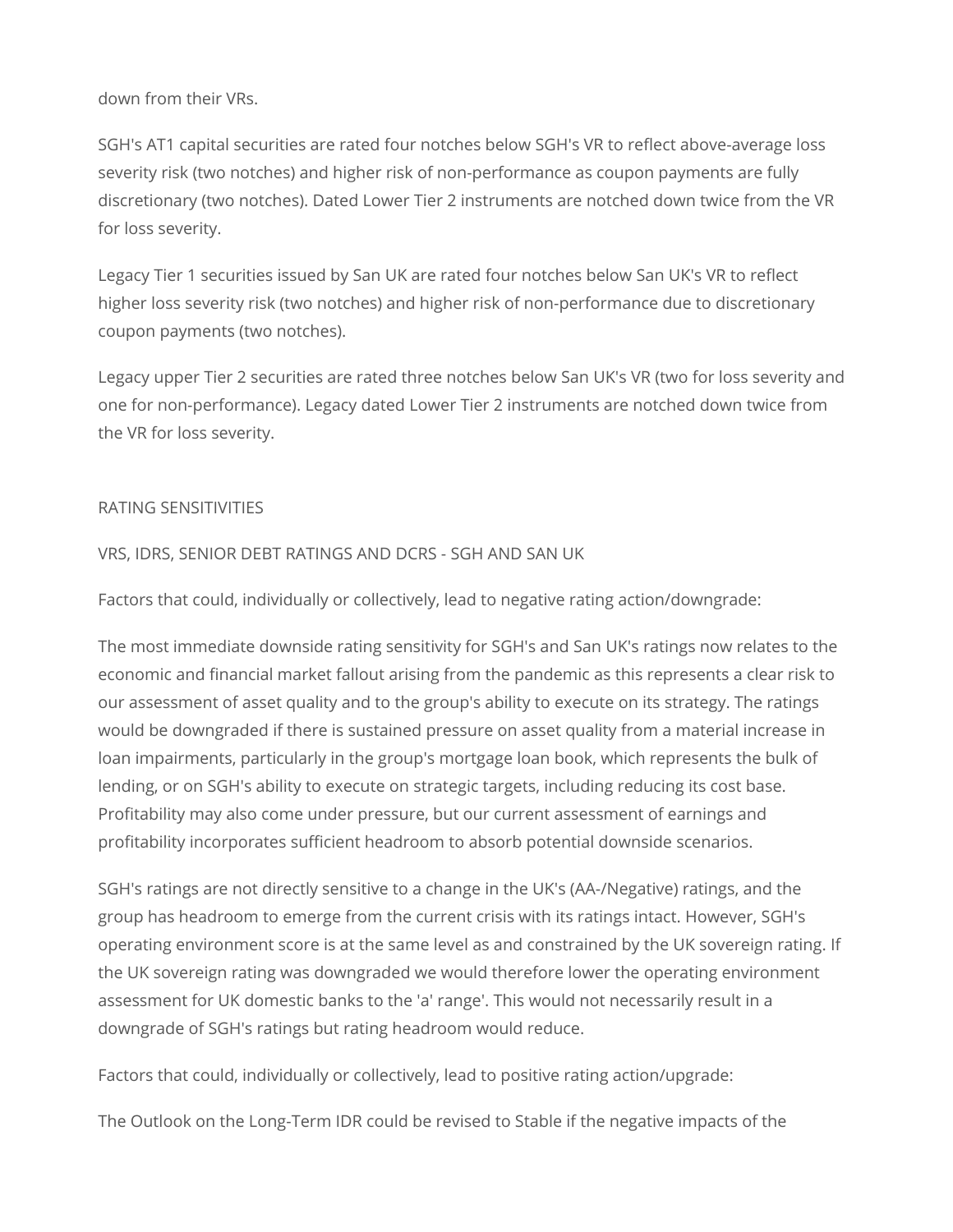pandemic and of UK-EU trade negotiations on the UK economy are short and the recovery relatively fast.

In the event SGH is able to withstand rating pressure arising from the pandemic, the most likely trigger for an upgrade would be a significant increase in the diversity of its business model, such as through growth in commercial banking, without significantly increasing its risk appetite and while maintaining solid capitalisation and funding.

# SR

The SRs of SGH and San UK are sensitive to both a change in the strategic importance of the UK entities to their ultimate parent, Banco Santander, which we currently do not expect, and in Banco Santander's ability to provide extraordinary support.

## SUBSIDIARIES AND AFFILIATES

SFS's ratings are primarily sensitive to changes in SGH's IDRs or a change in the propensity of SGH to support SFS, which we do not expect.

# SUBORDINATED DEBT AND OTHER HYBRID SECURITIES

The ratings are primarily sensitive to changes in the VRs from which they are notched. Additional Tier 1 and other discretionary Tier 1 instruments are also sensitive to Fitch changing its assessment of the probability of their non-performance relative to the risk captured in the VR. This could occur if there was a change in capital management or flexibility, or an unexpected shift in regulatory buffers. Tier 2 subordinated debt ratings are also sensitive to a change in Fitch's assessment of loss severity in default.

# Best/Worst Case Rating Scenario

International scale credit ratings of Financial Institutions and Covered Bond issuers have a best-case rating upgrade scenario (defined as the 99th percentile of rating transitions, measured in a positive direction) of three notches over a three-year rating horizon; and a worst-case rating downgrade scenario (defined as the 99th percentile of rating transitions, measured in a negative direction) of four notches over three years. The complete span of best- and worst-case scenario credit ratings for all rating categories ranges from 'AAA' to 'D'. Best- and worst-case scenario credit ratings are based on historical performance. For more information about the methodology used to determine sector-specific best- and worst-case scenario credit ratings, visit [https://www.fitchratings.com/site/re/10111579]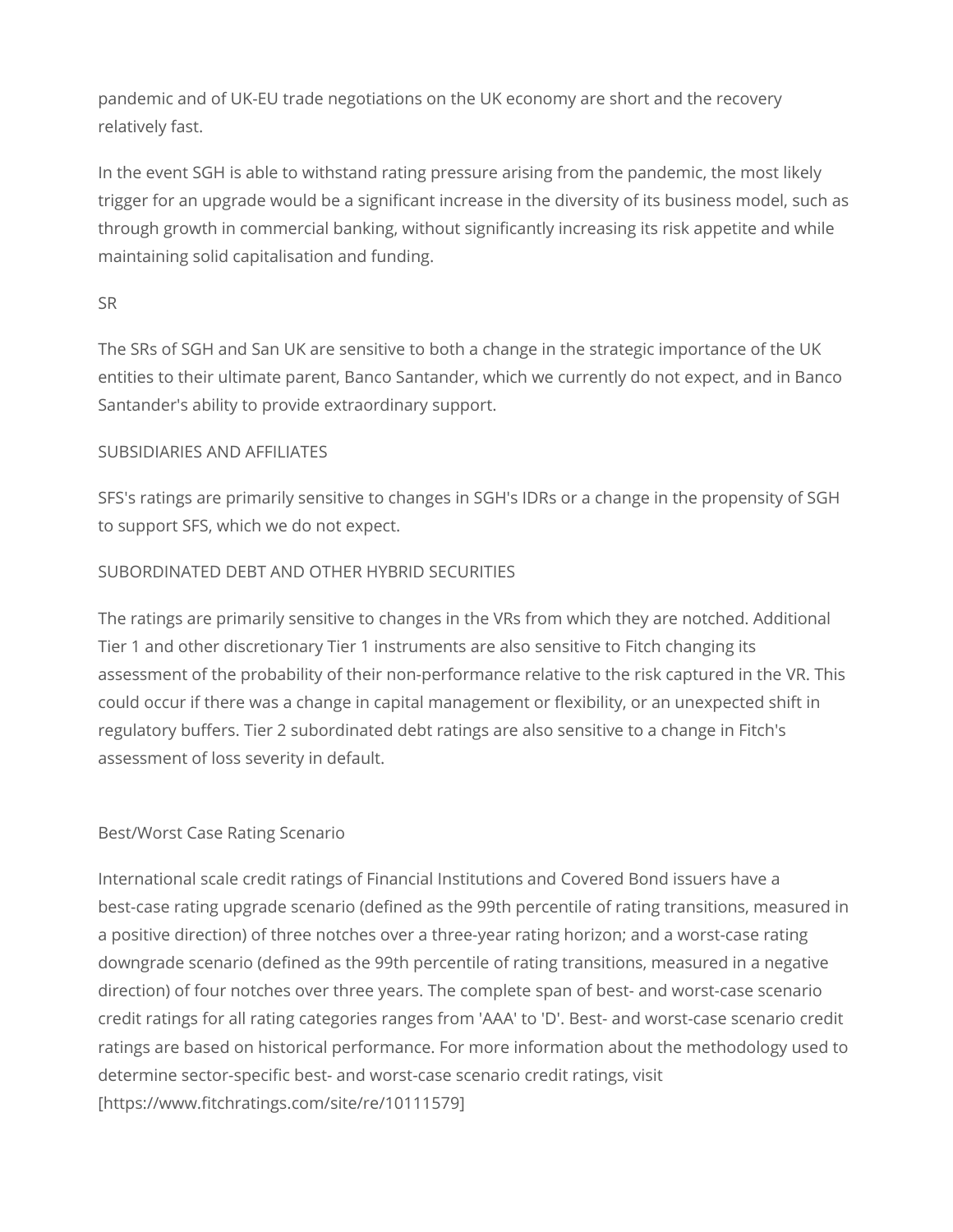REFERENCES FOR SUBSTANTIALLY MATERIAL SOURCE CITED AS KEY DRIVER OF RATING The principal sources of information used in the analysis are described in the Applicable Criteria.

Public Ratings with Credit Linkage to other ratings

SGH's and San UK's Support Ratings are driven by our view of the support propensity of ultimate parent Banco Santander S.A. The ratings of SFS are ultimately driven by support from SGH.

# ESG Considerations

The highest level of ESG credit relevance, if present, is a score of 3. This means ESG issues are credit-neutral or have only a minimal credit impact on the entity(ies), either due to their nature or to the way in which they are being managed by the entity(ies). For more information on Fitch's ESG Relevance Scores, visit www.fitchratings.com/esg

Santander Financial Services plc; Long Term Issuer Default Rating; Affirmed; A+; RO:Neg

; Short Term Issuer Default Rating; Affirmed; F1

; Support Rating; Affirmed; 1

----senior unsecured; Short Term Rating; Affirmed; F1

Santander UK plc; Long Term Issuer Default Rating; Affirmed; A+; RO:Neg

; Short Term Issuer Default Rating; Affirmed; F1

; Viability Rating; Affirmed; a

; Support Rating; Affirmed; 2

- ; Derivative Counterparty Rating; Affirmed; A+(dcr)
- ----subordinated; Long Term Rating; Affirmed; BBB
- ----preferred; Long Term Rating; Affirmed; BBB-

----senior unsecured; Long Term Rating; Affirmed; A+

----subordinated; Long Term Rating; Affirmed; BBB+

----senior unsecured; Short Term Rating; Affirmed; F1

Santander UK Group Holdings plc; Long Term Issuer Default Rating; Affirmed; A; RO:Neg

; Short Term Issuer Default Rating; Affirmed; F1

; Viability Rating; Affirmed; a

; Support Rating; Affirmed; 2

----senior unsecured; Long Term Rating; Affirmed; A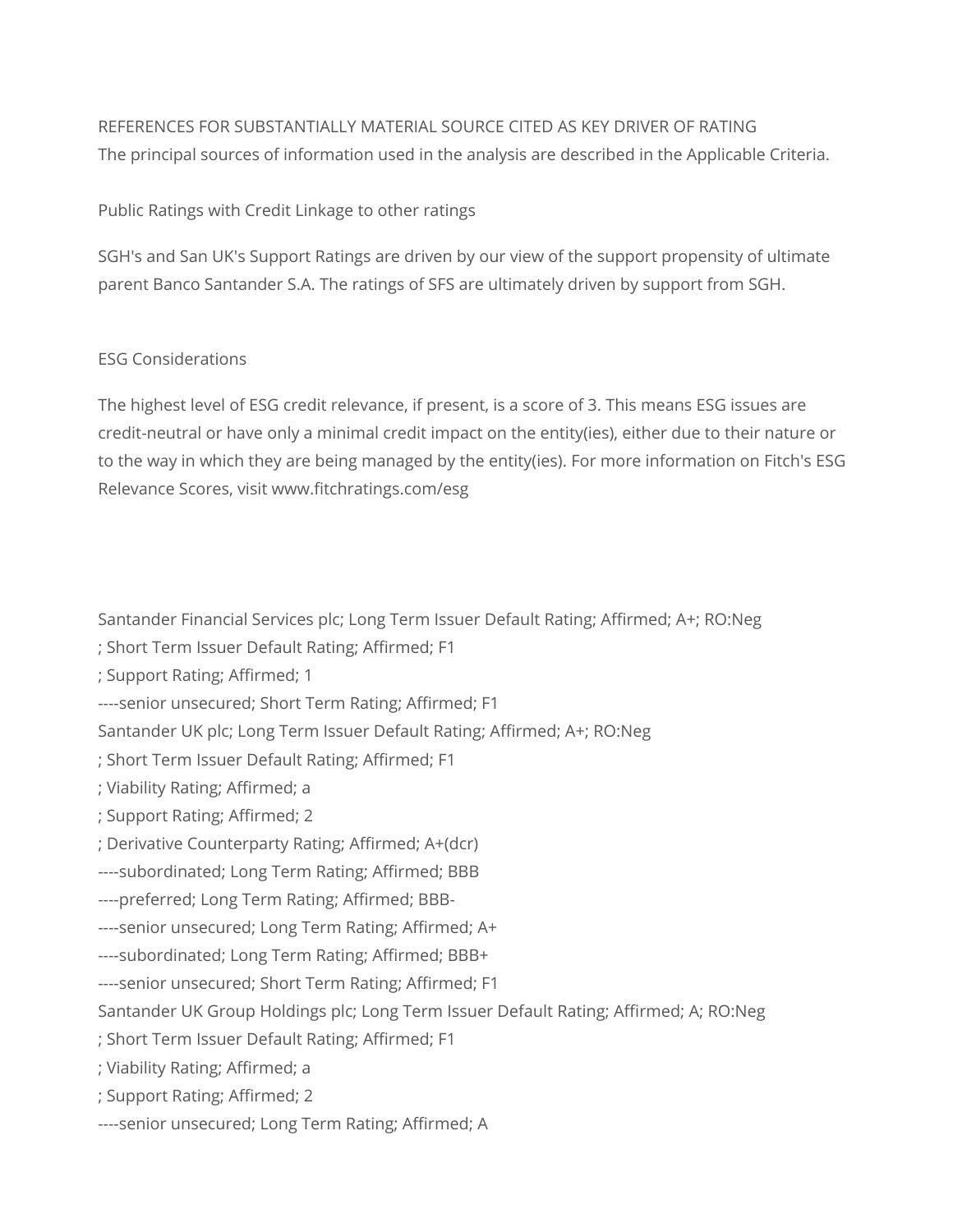----subordinated; Long Term Rating; Affirmed; BBB+ ----subordinated; Long Term Rating; Affirmed; BBB- ----senior unsecured; Short Term Rating; Affirmed; F1

Contacts: Primary Rating Analyst Claudia Nelson, Senior Director +44 20 3530 1191 Fitch Ratings Ltd 30 North Colonnade, Canary Wharf London E14 5GN

Secondary Rating Analyst Michael Bojko, Associate Director +44 20 3530 2723

Committee Chairperson Olivia Perney, Managing Director +33 1 44 29 91 74

Media Relations: Louisa Williams, London, Tel: +44 20 3530 2452, Email: louisa.williams@thefitchgroup.com

Additional information is available on www.fitchratings.com

#### **Applicable Criteria**

[Bank Rating Criteria \(pub. 28 Feb 2020\) \(including rating assumption sensitivity\)](https://app.fitchconnect.com/search/research/article/RPT_10110041)

#### **Additional Disclosures**

[Dodd-Frank Rating Information Disclosure Form](https://www.fitchratings.com/site/dodd-frank-disclosure/10135891) [Solicitation Status](https://www.fitchratings.com/site/pr/10135891#solicitation) [Endorsement Status](/app.fitchconnect.com/search/research/article/PR_10135891#endorsement_status) [Endorsement Policy](#page-9-0)

ALL FITCH CREDIT RATINGS ARE SUBJECT TO CERTAIN LIMITATIONS AND DISCLAIMERS. PLEASE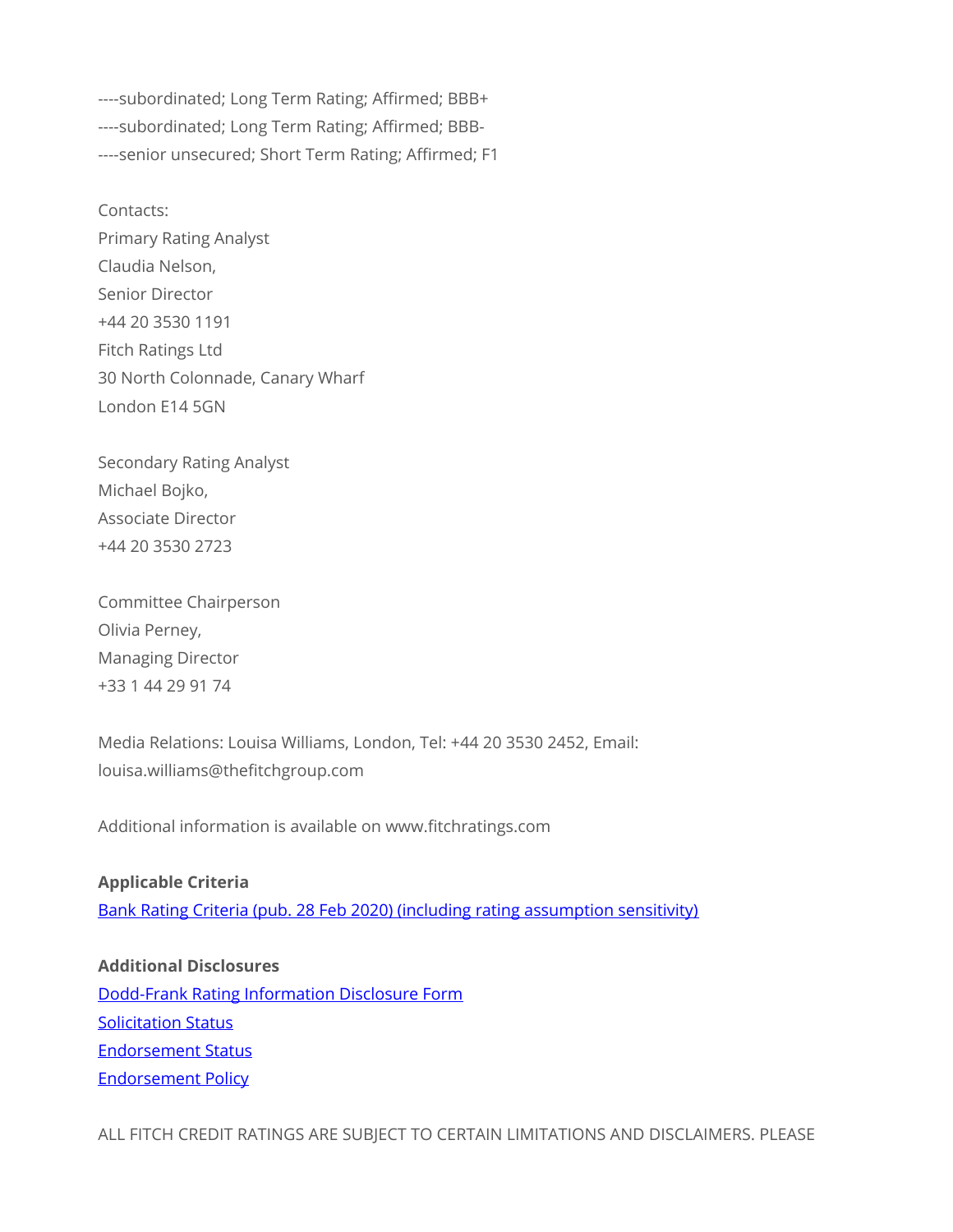READ THESE LIMITATIONS AND DISCLAIMERS BY FOLLOWING THIS LINK:

[HTTPS://WWW.FITCHRATINGS.COM/UNDERSTANDINGCREDITRATINGS.](https://www.fitchratings.com/UNDERSTANDINGCREDITRATINGS) IN ADDITION, THE FOLLOWING [HTTPS://WWW.FITCHRATINGS.COM/RATING-DEFINITIONS-DOCUMENT](https://www.fitchratings.com/rating-definitions-document) DETAILS FITCH'S RATING DEFINITIONS FOR EACH RATING SCALE AND RATING CATEGORIES, INCLUDING DEFINITIONS RELATING TO DEFAULT. PUBLISHED RATINGS, CRITERIA, AND METHODOLOGIES ARE AVAILABLE FROM THIS SITE AT ALL TIMES. FITCH'S CODE OF CONDUCT, CONFIDENTIALITY, CONFLICTS OF INTEREST, AFFILIATE FIREWALL, COMPLIANCE, AND OTHER RELEVANT POLICIES AND PROCEDURES ARE ALSO AVAILABLE FROM THE CODE OF CONDUCT SECTION OF THIS SITE. DIRECTORS AND SHAREHOLDERS RELEVANT INTERESTS ARE AVAILABLE AT [HTTPS://WWW.FITCHRATINGS.COM/SITE/REGULATORY.](https://www.fitchratings.com/site/regulatory) FITCH MAY HAVE PROVIDED ANOTHER PERMISSIBLE SERVICE TO THE RATED ENTITY OR ITS RELATED THIRD PARTIES. DETAILS OF THIS SERVICE FOR RATINGS FOR WHICH THE LEAD ANALYST IS BASED IN AN EU-REGISTERED ENTITY CAN BE FOUND ON THE ENTITY SUMMARY PAGE FOR THIS ISSUER ON THE FITCH RATINGS WEBSITE.

Copyright © 2020 by Fitch Ratings, Inc., Fitch Ratings Ltd. and its subsidiaries. 33 Whitehall Street, NY, NY 10004. Telephone: 1-800-753-4824, (212) 908-0500. Fax: (212) 480-4435. Reproduction or retransmission in whole or in part is prohibited except by permission. All rights reserved. In issuing and maintaining its ratings and in making other reports (including forecast information), Fitch relies on factual information it receives from issuers and underwriters and from other sources Fitch believes to be credible. Fitch conducts a reasonable investigation of the factual information relied upon by it in accordance with its ratings methodology, and obtains reasonable verification of that information from independent sources, to the extent such sources are available for a given security or in a given jurisdiction. The manner of Fitch's factual investigation and the scope of the third-party verification it obtains will vary depending on the nature of the rated security and its issuer, the requirements and practices in the jurisdiction in which the rated security is offered and sold and/or the issuer is located, the availability and nature of relevant public information, access to the management of the issuer and its advisers, the availability of pre-existing third-party verifications such as audit reports, agreed-upon procedures letters, appraisals, actuarial reports, engineering reports, legal opinions and other reports provided by third parties, the availability of independent and competent third- party verification sources with respect to the particular security or in the particular jurisdiction of the issuer, and a variety of other factors. Users of Fitch's ratings and reports should understand that neither an enhanced factual investigation nor any third-party verification can ensure that all of the information Fitch relies on in connection with a rating or a report will be accurate and complete. Ultimately, the issuer and its advisers are responsible for the accuracy of the information they provide to Fitch and to the market in offering documents and other reports. In issuing its ratings and its reports, Fitch must rely on the work of experts, including independent auditors with respect to financial statements and attorneys with respect to legal and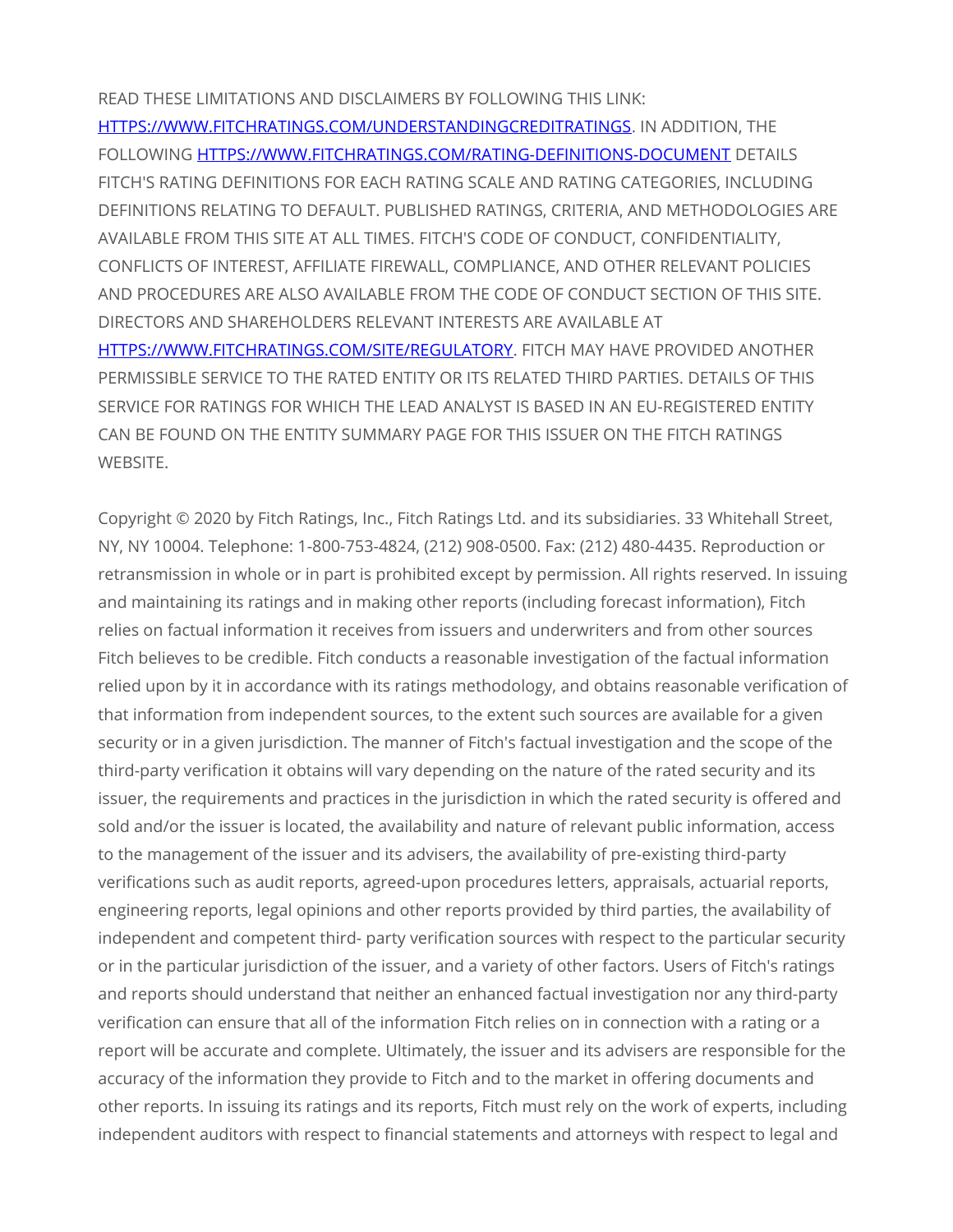tax matters. Further, ratings and forecasts of financial and other information are inherently forward-looking and embody assumptions and predictions about future events that by their nature cannot be verified as facts. As a result, despite any verification of current facts, ratings and forecasts can be affected by future events or conditions that were not anticipated at the time a rating or forecast was issued or affirmed.

The information in this report is provided "as is" without any representation or warranty of any kind, and Fitch does not represent or warrant that the report or any of its contents will meet any of the requirements of a recipient of the report. A Fitch rating is an opinion as to the creditworthiness of a security. This opinion and reports made by Fitch are based on established criteria and methodologies that Fitch is continuously evaluating and updating. Therefore, ratings and reports are the collective work product of Fitch and no individual, or group of individuals, is solely responsible for a rating or a report. The rating does not address the risk of loss due to risks other than credit risk, unless such risk is specifically mentioned. Fitch is not engaged in the offer or sale of any security. All Fitch reports have shared authorship. Individuals identified in a Fitch report were involved in, but are not solely responsible for, the opinions stated therein. The individuals are named for contact purposes only. A report providing a Fitch rating is neither a prospectus nor a substitute for the information assembled, verified and presented to investors by the issuer and its agents in connection with the sale of the securities. Ratings may be changed or withdrawn at any time for any reason in the sole discretion of Fitch. Fitch does not provide investment advice of any sort. Ratings are not a recommendation to buy, sell, or hold any security. Ratings do not comment on the adequacy of market price, the suitability of any security for a particular investor, or the tax-exempt nature or taxability of payments made in respect to any security. Fitch receives fees from issuers, insurers, guarantors, other obligors, and underwriters for rating securities. Such fees generally vary from US\$1,000 to US\$750,000 (or the applicable currency equivalent) per issue. In certain cases, Fitch will rate all or a number of issues issued by a particular issuer, or insured or guaranteed by a particular insurer or guarantor, for a single annual fee. Such fees are expected to vary from US\$10,000 to US\$1,500,000 (or the applicable currency equivalent). The assignment, publication, or dissemination of a rating by Fitch shall not constitute a consent by Fitch to use its name as an expert in connection with any registration statement filed under the United States securities laws, the Financial Services and Markets Act of 2000 of the United Kingdom, or the securities laws of any particular jurisdiction. Due to the relative efficiency of electronic publishing and distribution, Fitch research may be available to electronic subscribers up to three days earlier than to print subscribers.

For Australia, New Zealand, Taiwan and South Korea only: Fitch Australia Pty Ltd holds an Australian financial services license (AFS license no. 337123) which authorizes it to provide credit ratings to wholesale clients only. Credit ratings information published by Fitch is not intended to be used by persons who are retail clients within the meaning of the Corporations Act 2001 Fitch Ratings, Inc. is registered with the U.S. Securities and Exchange Commission as a Nationally